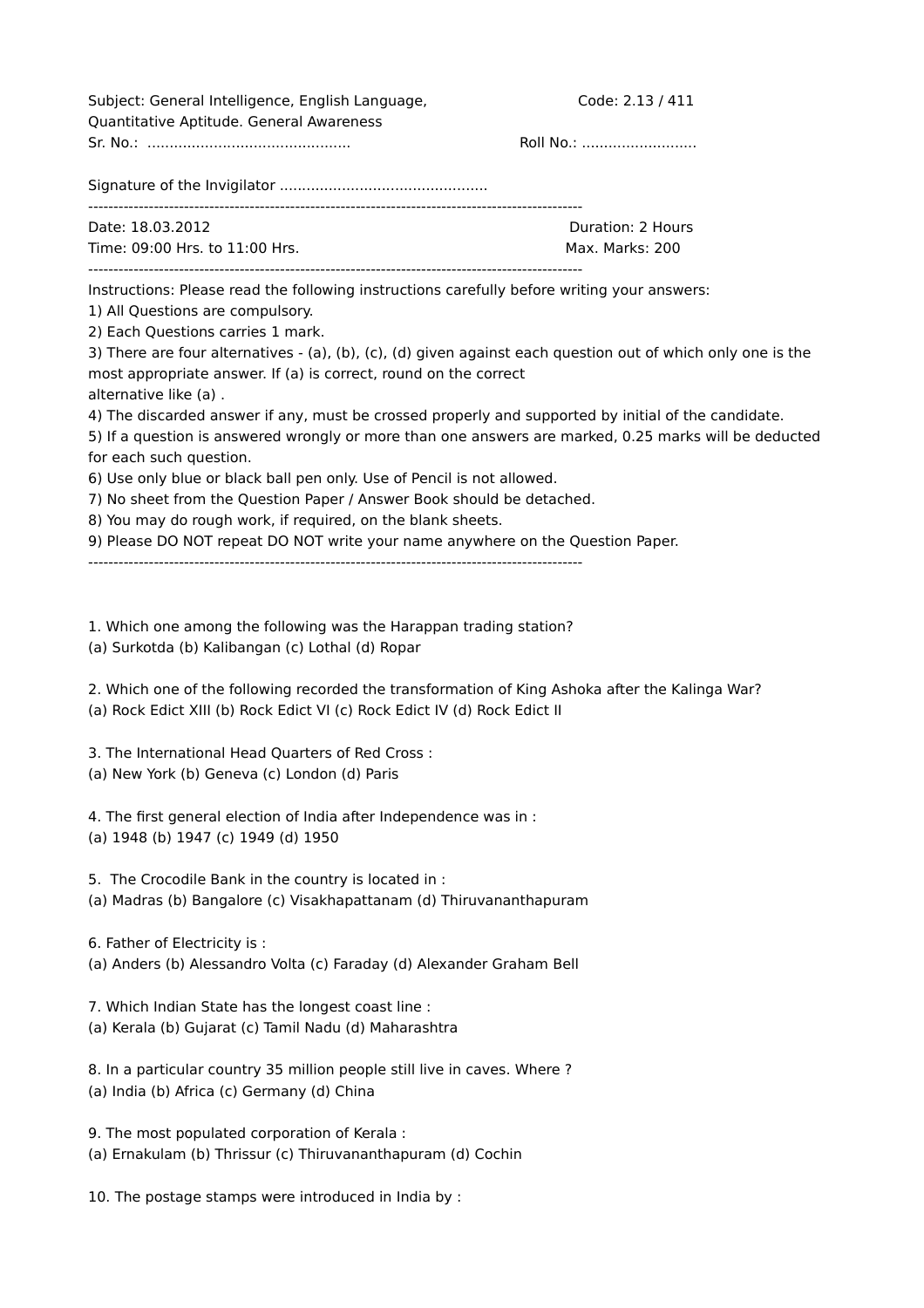(a) Lord Dalhousie (b) Lord Canning (c) Lord Ripon (d) Lord Wellesley

11. The character Karuthamma is created by :

(a) Thakazhi (b) S.K. Pottekkad (c) M.T. Vasudevan Nair (d) O. Chandu Menon

12. The Animal without fingers but with nails :

(a) Tiger (b) Lion (c) Elephant (d) Dog

13. Which Vitamin is easily destroyed during cooking? (a) Vitamin D (b) Vitamin C (c) Vitamin A (d) Vitamin B

14. The Kerala Forest Research Institute situated in :

(a) Thekkadi (b) Peechi (c) Muthanga (d) Munnar

15. During whose tenure as the Viceroy of India were the great Martyrs Bhagat Singh, Sukhdev and Rajguru hanged?

(a) Lord Curzon (b) Lord Irwin (c) Lord Minto (d) Lord Chelmford

16. A Shepherd had 34 sheep. All but 18 die, How many sheep were left? (a) 34 (b) 18 (c) 14 (d) 16

17. Chand Bibi, the famous Muslim ruler, belonged to which of the following kingdoms? (a) Bijapur (b) Golconda (c) Ahmednagar (d) Berar

18. Adding new unrelated product or services for present customers are called..............

(a) Horizontal diversification (b) Concentric diversification

(c) Conglomerate diversification (d) None of these

19. The Indian Struggle is the autobiography of :

(a) Sarojini Naidu (b) Bal Gangadhar Tilak (c) Jawaharlal Nehru (d) Subhash Chandra Bose

20. A group of poets known as Ashtadiggajas adorned the kingdom of :

(a) Harihara (b) Bukka (c) Ala-ud-din Hassan (d) Krishna Devaraya

21. Cricket originated in :

(a) India (b) America (c) South Africa (d) England

22. Name the Keralite who had done a great speech in UN :

(a) K.R. Narayanan (b) V.K. Krishna Menon (c) Akkama Cheriyan (d) Lekshmi N. Menon

23. The Kodungallur poet Kunjikuttan Thampuran is also known as :

(a) Kerala Kalidasa (b) Kerala Panini (c) Kerala Vyasa (d) Kerala Varma

24. Which Mohan Lal movie was based on the Independence struggle?

(a) Ravana Prabhu (b) Kalapani (c) Piravi (d) Paradesi

25. When was World Trade Organization set up by the member countries of the United Nations to promote trade among countries? (a) 1994 (b) 1995 (c) 1993 (d) 1996

26. Under which Article of the Indian Constitution, it is the duty of the Union Government to protect States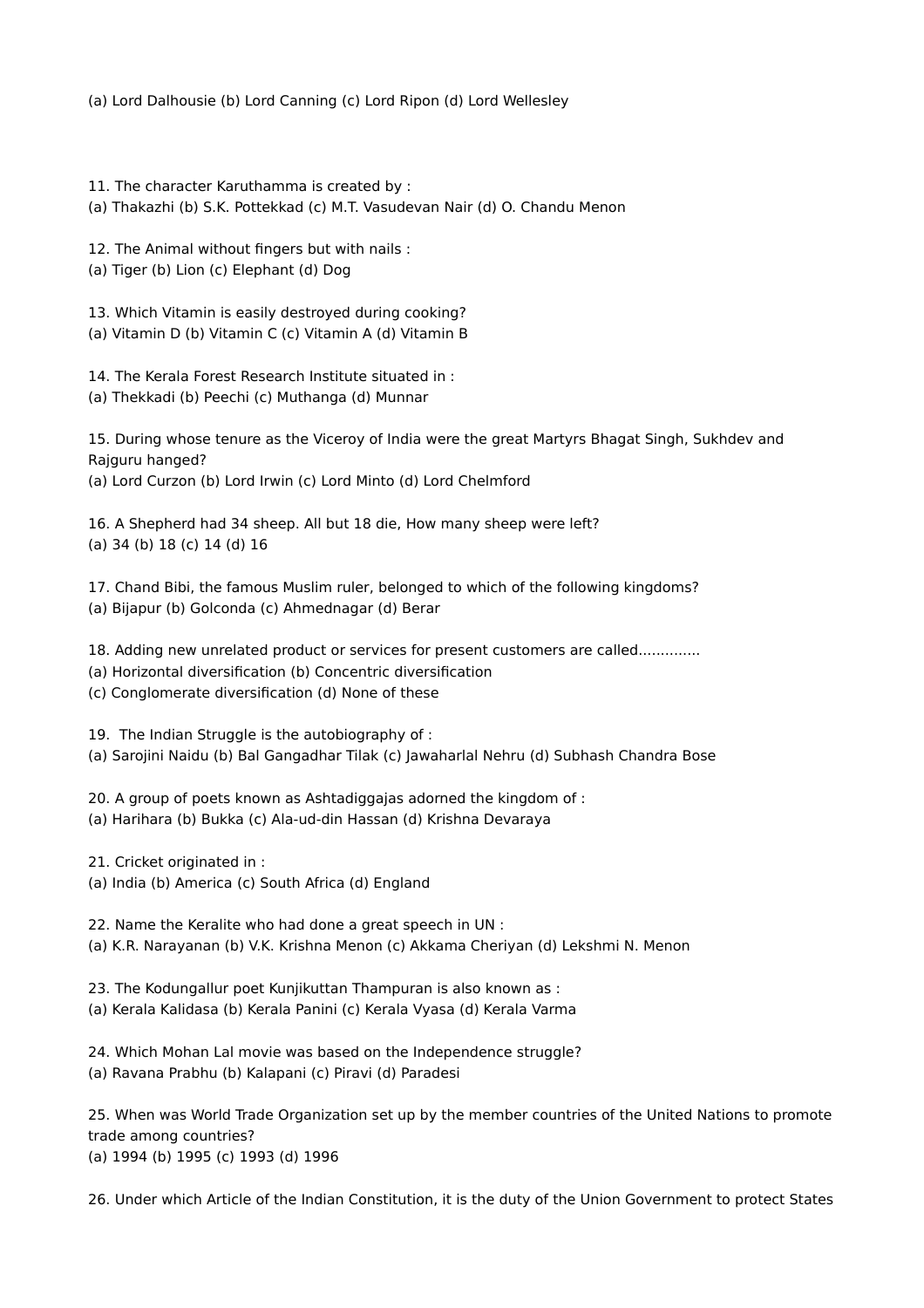against external aggression and internal disturbance? (a) Article 355 (b) Article 356 (c) Article 354 (d) Article 362

27. PERT stands for

(a) Program Evaluation and Review Theory (b) Program Evaluation and Review Technique

(c) Project Evaluation and Review Technique (d) Progress Evaluation and Review Technique

28. In 2008-09, ............ continued to be the major source of India's imports. (a) Asia and ASEAN (b) EU (c) North America (d) South America

29. The annual addition to India's population is almost equal to the total population of: (a) Bangladesh (b) Australia (b) Japan (d) USA

30.How is the atmosphere, hydrosphere and lithosphere connected?

- (a) Hydrological cycle (b) Nitrogen cycle
- (c) Oxygen cycle (d) Carbon cycle

31.Where was Stockholm Conference held?

(a) Geneva (b) India (c) Austria (d) Greece

32.What does the latest XP stand for in the product Microsoft XP? (a) Extended Product (b) Extra Pampering (c) Experience (d) Entry level product

33.Which country is the company Nestle head quartered?

(a) Sweden (b) Switzerland (c) The Netherlands (d) USA

34.Right to vote is mentioned in the part of the constitution relating to ............ (a) Fundamental Rights (b) Union Legislature (c) State (d) Election

35........... refers to highly educated and skilled people who migrate from poor developing countries to wealthy industrial countries.

(a) Direct Investment (b) Portfolio Investment (c) Brain Drain (d) Transfer Pricing

36.Herpetology is a branch of science which deals with.

(a) Aves (b) Mammals (c) Reptiles (d) Fishes

37.Where there is no provision in the partnership Deed regarding the dissolution of partnership, the firm is known as .......

(a) Indefinite partnership (b) Partnership at will

(c) General partnership (d) Contingent partnership

38.When number of food chains are interlocked this is called ..........

(a) Food link (b) Food chain (c) Pyramid (d) Food Web

39.Which country will host 2015-Cricket Word Cup?

(a) England (b) Australia (c) NewZealand (d) Both (a) and (b)

40. Dengue fever is caused by :

(a) Virus (b) Bacteria (c) Monkey (d) Birds

41. Which Indian State has a separate Constitution?

(a) Delhi (b) West Bengal (c) Rajasthan (d) Jammu and Kashmir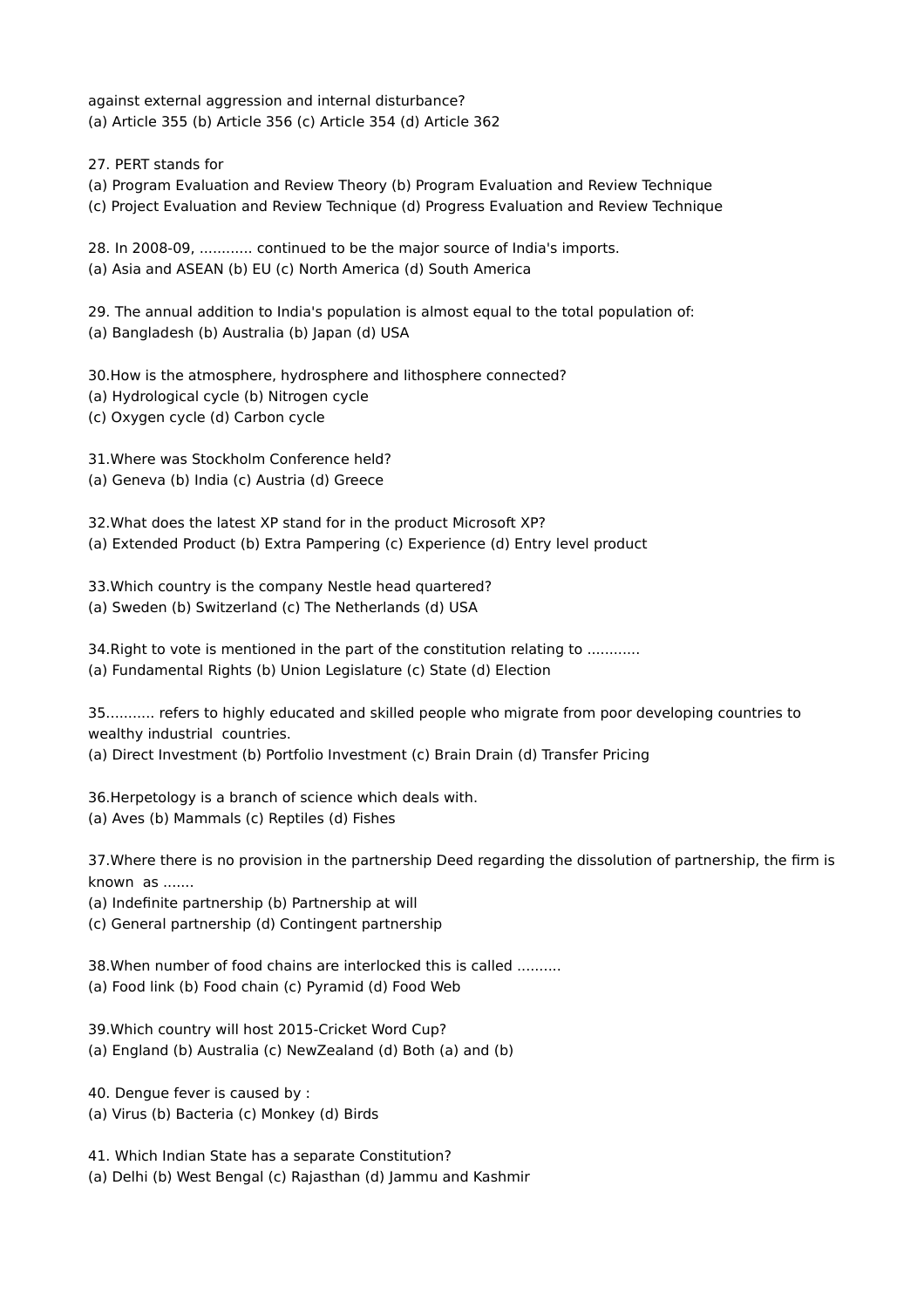42. The first man in space is :

(a) Yuri Gagarin (b) Neil Armstrong (c) Rakesh Sharma (d) Alien Shepherd

43.. The chief spokesman of the Government in Indian Parliament is : (a) President (b) Vice-President (c) Speaker (d) Prime Minister

44. The instrument used to measure humidity of the atmosphere : (a) Hygrometer (b) Thermometer (c) Barometer (d) Lactometer

45. The first Indian Woman in an Olympic track final :

(a) Shiny Wilson (b) Anju George (c) P.T. Usha (d) Rosamma Chacko

46. Chalo Chalo Delhi Chalo. This slogan was exhorted by : (a) Sarojini Naidu (b) Subhash Chandra Bose (c) Gandhiji (d) Babu Rajendra Prasad

47. The new name of Santa Cruz Airport of Mumbai : (a) Subhash Chandra Bose Airport (b) Dum Dum Airport (c) Jawaharlal Nehru Airport (d) Indira Gandhi Airport

48. Which river in India is known as the River of Sorrow. (a) Damodar River (b) Ganga River (c) Sindhu River (d) Periyar River

49. The author of Astangahridaya. (a) Vishnu Sharma (b) Chanakya (c) Bhavabhooti (d) Vagbhata

50. The Himalaya is an example of :

(a) Volcanic Mountain (b) Fold Mountain (c) Block Mountain (d) Residual Mountain

51. The most abundant metal in the Earths Crust :

(a) Iron (b) Magnesium (c) Aluminium (d) Gold

52. UN celebrated ..................year as the year of Youth. (a) 1985 (b) 1986 (c) 1992 (d) 1990

53. The word Monsoon is derived from :

(a) English (b) Tamil (c) Arabic (d) Greek

54. Steffi Graf is belongs to :

(a) Germany (b) Italy (c) England (d) France

55. Knot is used for measuring :

(a) Speed of Rocket (b) Speed of Aeroplane (c) Speed of ships (d) Speed of Train

56. The meetings of Indian Parliament are summoned by :

(a) The President (b) Prime Minister (c) Vice President (d) Speaker

57. Best conductor of heat and electricity is :

(a) Copper (b) Iron (c) Silver (d) Aluminium

58. The Head Quarters of Vikram Sarabhai Space Centre is :

(a) Thiruvananthapuram (b) Mumbai (c) Nasik (d) Chennai

59. The total number of Muscles in a human body is :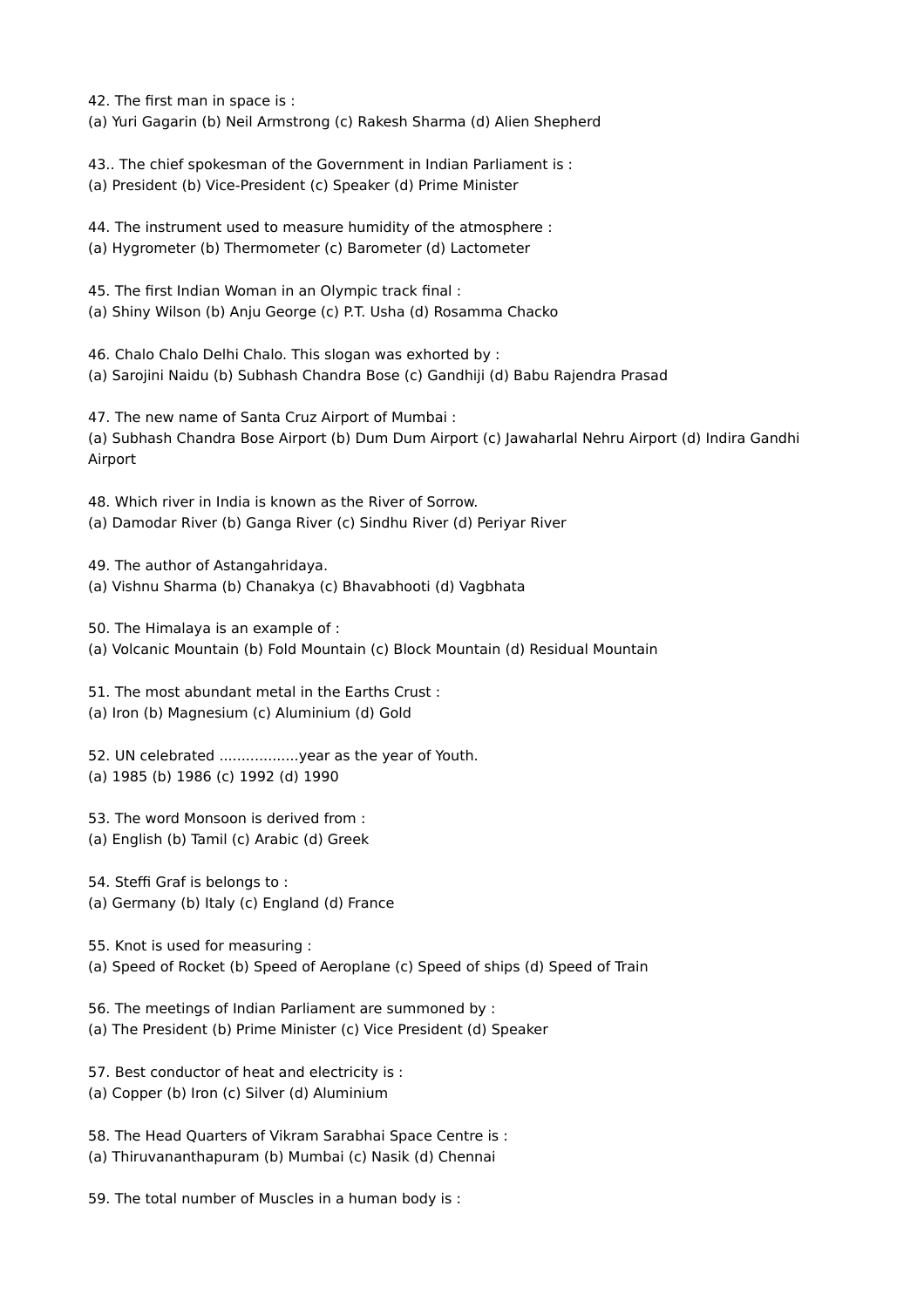(a) 200 (b) 300 (c) 250 (d) 150

60. The great English poet who wrote two epic poems even after losing his eye sight

(a) Shakespeare (b) William Wordsworth (c) Chaucer (d) John Milton

61. The author of ?Long Walk to Freedom.

(a) Amartya Sen (b) Nelson Mandela (c) Ang-San-Suki (d) Salman Rushdie

62. The first Mosque in India was established in :

(a) Kodungallur (b) Kollam (c) Kasargod (d) Chaliyam

63. The first lady who won Asoka Chakra.

(a) Kamlesh Kumari (b) Kiran Bedi (c) Padmavathy Bandopadhyaya (d) Medha Patkar

64. Cradle of the Indian Foot ball is : (a) Calcutta (b) Mumbai (c) Kerala (d) Chennai

65. The motherland of Hermann Gundert :

(a) England (b) America (c) Italy (d) Germany

66. The disease caused by deficiency of iron in the diet : (a) Loss of vision (b) Anaemia (c) Pellagra (d) Loss of hearing

67. Which organ is considered as the chemical laboratory of the human body? (a) Heart (b) Liver (c) Kidney (d) Lungs

68. Melody Queen of India:

(a) Usha Uthup (b) Sarojjini Naidu (c) P. Leela (d) Lata Mangeshkar

69. Indira Gandhi Centre for Atomic Research (IGCAR) is in :

(a) Maharashtra (b) Kerala (c) Tamil Nadu (d) Uttar Pradesh

70. The one and only Indian Post Office outside India is in : (a) England (b) Antartica (c) America (d) South Africa

71. An Indian State formed on May Ist :

(a) Tamil Nadu (b) Delhi (c) Rajasthan (d) Maharashtra

72.The preamble of the Indian Constitution was for the first time amended by the ........... (a) 24th amendment (b) 42th amendment (c) 44th amendment (d) None of the above

73.Which of the following acid is formed during the change of milk into curd? (a) Acetic acid (b) Ascorbic acid (c) Citric acid (d) Lactic acid

74.Who was the first Speaker of the first Lok Sabha? (a) G.V. Mavalankar (b) C.D. Deshmukh (c) Dr. S. Radhakrisnan (d) Pandit Govind Ballabh Pant

75.Which one of the following is not correct with regard to ethnicity and nationalism?

- (a) Both trace common bonds across their members (b) Both distinguish between we and they
- (c) There is unanimity among scholars today that both are imagined relations
- (d) While nationalism tends towards Nation-States, ethnicity seeks the recognition of its distinct identity

76. According to the census (2011), the lowest literacy rate is in .............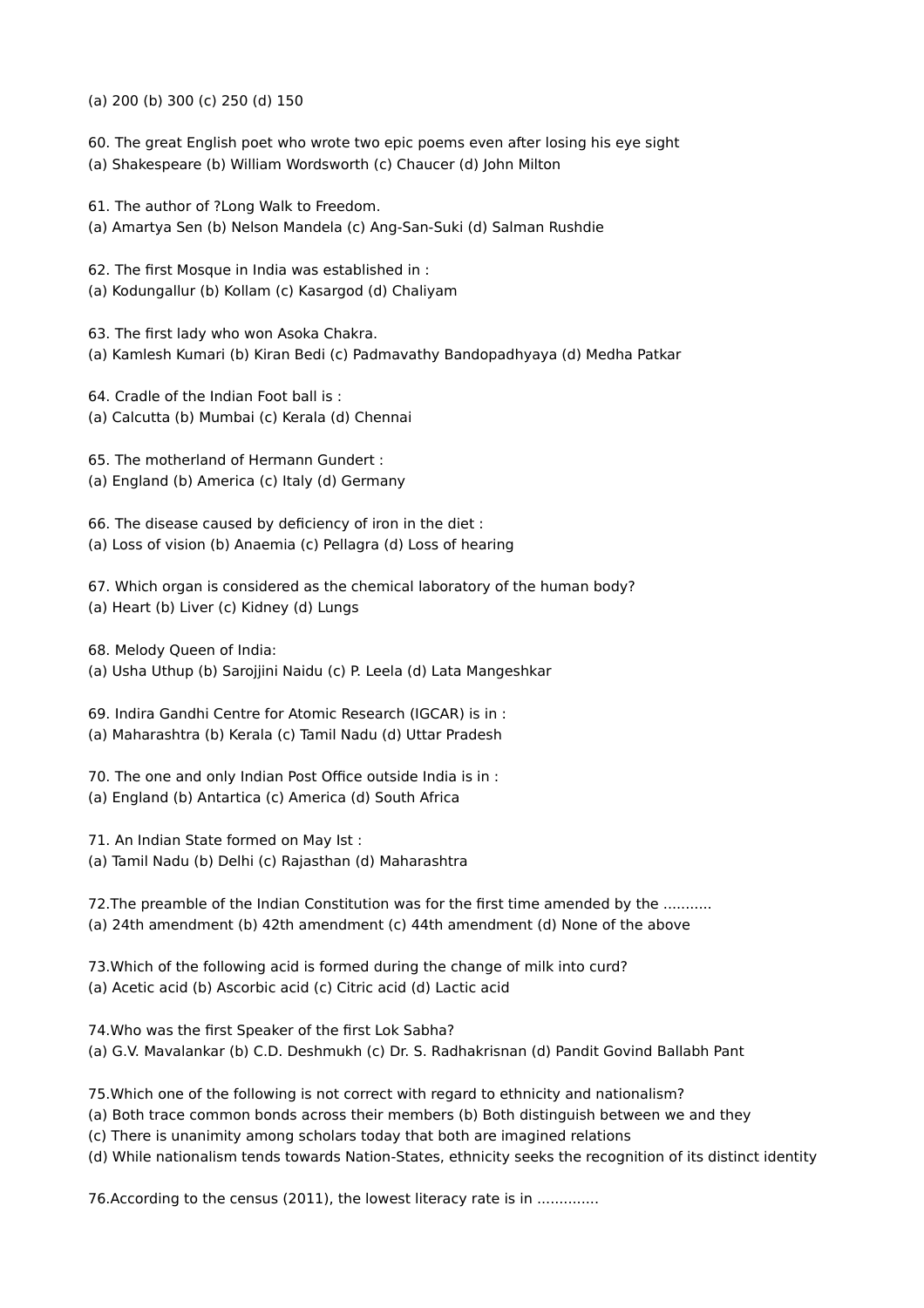(a) Utter Pradesh (b) Madhya Pradesh

(c) Bihar (d) Arunachal Pradesh

77.Which of the following is not correctly matched? (a) The Government of India Act, 1919 - Minto Morley Reforms (b) The Cripps Mission-year 1942 (c) The Government of India Act, 1935 - Provincial Autonomy (d) The Cabinet Mission Plan - Year 1946

78.The main strategy adopted in the new economic policy of 1991 is ......... (a) Liberalization (b) Privatization (c) Globalisation (d) All of the above

79.Bima is younger than Rita. Rita is younger than Kala. Kala is elder than Nila. Nila is younger than Bala. Who is the eldest of all fo them? (a) Nila (b) Rita (c) Kala (d) Bala

80.The first battle of Panipat was fought between.........

(a) Humayun and Shershah (b) Rana Sanga and Babur

(c) Akbar and Hemu (d) Ibrahim Lodhi and Babur

81.The first Indian State Government to start Lottery (a) Goa (b) sikkim (c) Kerala (d) Manipur

82. Salim Ali Centre for Ornithology and Natural History is located at ............ (a) Pune (b) Hyderabad (c) Kerala (d)Coimbatore

Choose one word for the underlined words: 83.Krishna gave up smoking. (a) abolished (b) abandoned (c) staarted (d) accelerated

84.The answer is not clear. (a) vague (b) vivid (c) easy (d) difficult

Choose the correct word to fill up the blanks: 85.He ........English very well. (a) study (b) learn (c) speak (d) speaks

86.You had better ........... a doctor (a) consult (b) to consult (c) consulted (d) consulting

87.Would you mind ...........a letter. (a) write (b) writes (c) writing (d) wrote

Choose the correct phrasal verb for the words underlined 88.Large people attended for the meeting. (a) turned up (b) turned down (c) turned off (d) turn over

89.Krishna can not tolerate with his wife. (a) put down (b) put on (c) put accross (d) put up with

90.Choose a word having correct spelling: (a) grammar (b) grammer (c) gramar (d) gramer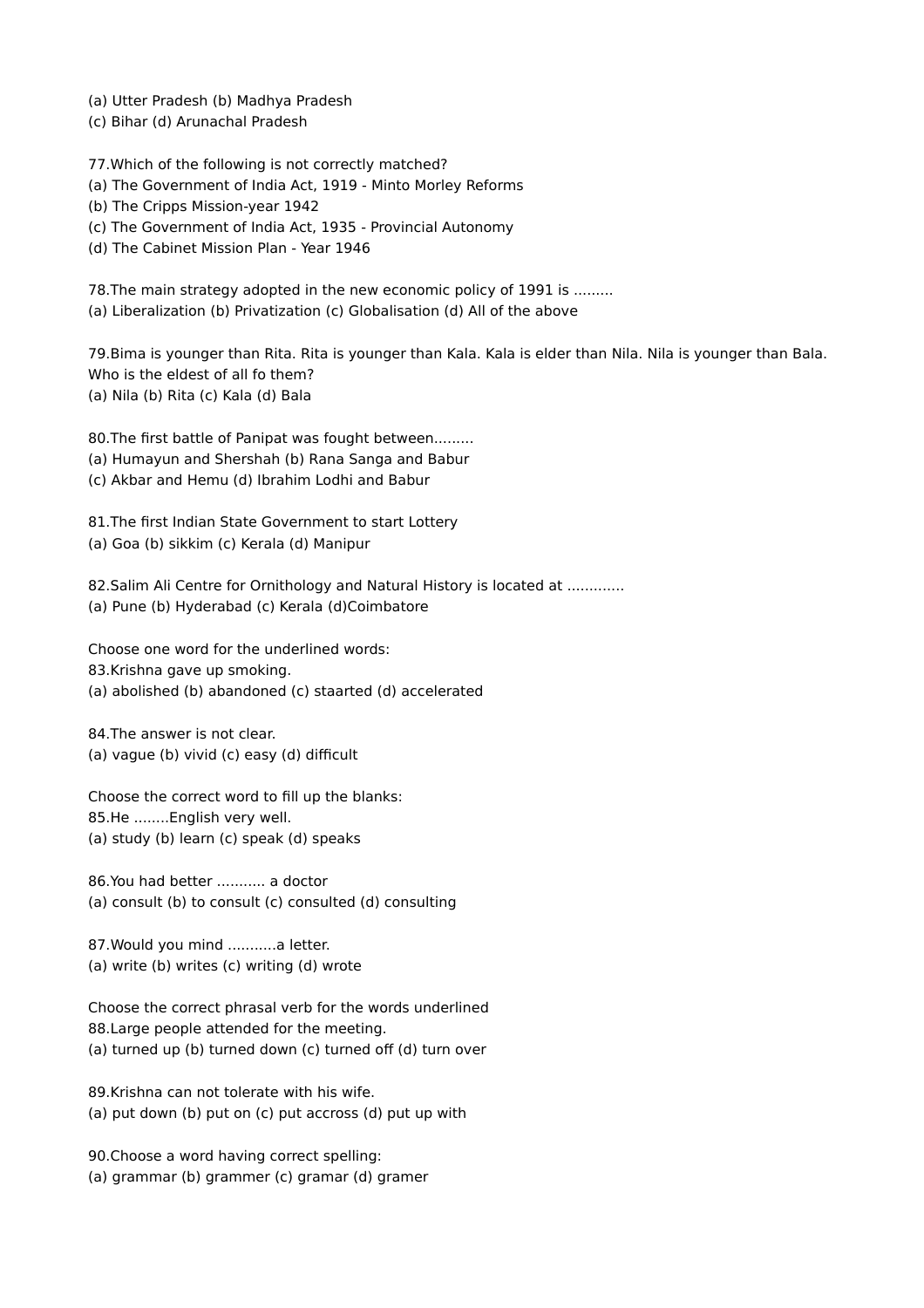Choose a word having opposite in meaning for the words underlined 91. The High Court convicted the accused but the Supreme Court........... (a) accused (b) acquitted (c) punished (d) set free

92.Raman is guilty but his wife is ........... (a) punished (b) lazy (c) innocent (d) courageous

Choose the correct tense forms: 93.He ........ abroad last year, (a) went (b) whom (c) go (d) had gone

94.It ..... raining since sixO' clock (a) has been (b) had been (c) was (d) is

95. I am certain that I am wearing Leela?s cap, and she is wearing ............. (a) my (b) its (c) her (d) mine

96. Merchants in the town report that the orders ............... sweets have increased.  $(a)$  for  $(b)$  in  $(c)$  to  $(d)$  with

97. The audience stood up ............... silence for the National Anthem.  $(a)$  with  $(b)$  to  $(c)$  in  $(d)$  for

98. The antonym of entry is ................... (a) exit (b) disentry (c) gateway (d) doorway

99. The ................. is an important punctuation mark. (a) comma (b) coma (c) comme (d) cauma

100. I can only blame ............ for my failure. (a) me (b) my (c) mine (d) myself

101.I am happy,.............? (a) amn't  $I$  (b) aren't  $I$  (c) is he (d) am  $I$ 

102.Mary went to England,.......? (a) didn't she (b) did she (c) does she (d) doesn't Mary

Rewrite the sentence into indirect speech by choosing the correct answer: 103."My mother wrote a letter ," John said (a) John said that his mother writes letters? (b) John said that his mother had written a letter? (c) John said that his mother has written a letter (d) John said that he has been written a letter

104. Choose the correctly spelt word : (a) defanition (b) definition (c) definision (d) defenition

105. India has a good .............. team. (a) hocky (b) hokky (c) hockey (d) hokey

106. Dont .............. your umbrella. (a) lose (b) loose (c) loss (d) losen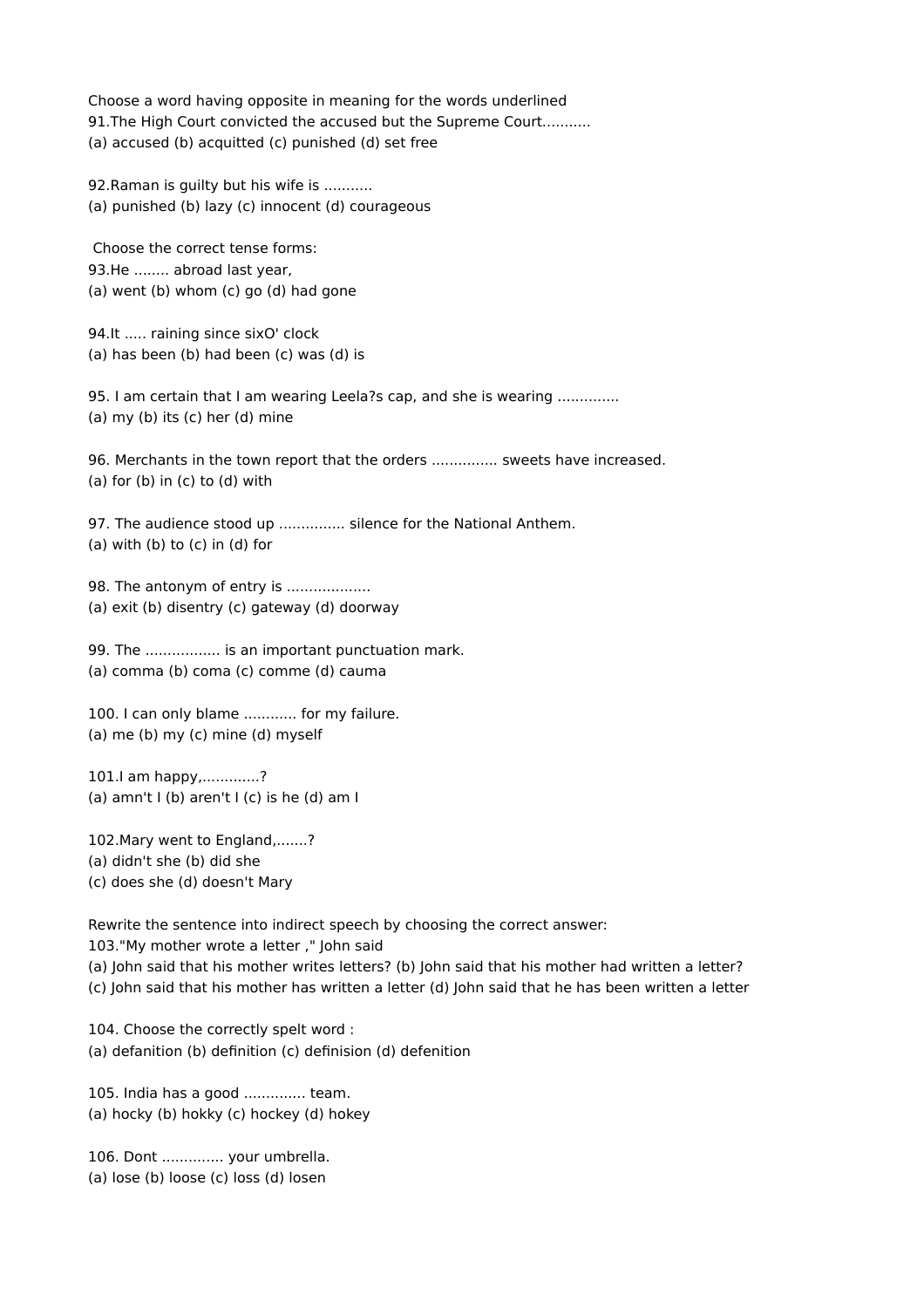Complete the sentence by choosing a word: 107.A cemetery is place ....... people are buried (a) who (b) whom (c) whose (d) where

Choose a word close to the meaning of the underlined word: 108.Like a colossus Gandhiji stands astride half a century of Indias History. (a) gigantic (b) big (c) dwarf

Choose the correct preposition: (d) tall 109.I have been learning English.......1999 (a) for  $(b)$  of  $(c)$  since  $(d)$  by

Fill up the blank using the correct word: 110.Antony is ..... his school days (a) ruminating (b) devoid of (c) dogged (c) a trifle

111.If were a bird, I ...... fly away. (a) will (b) would (c) shall (d) would have

112.would you like ........ orange?  $(a)$  an  $(b)$  a  $(c)$  the  $(d)$  of

113.One of the boys ...... absent today. (a) are (b) were  $(c)$  is  $(d)$  have

114.Raman said "I am eating an orange."

(a) Raman said that he was eating an orange (b) Raman said that he is eating an orange

(c) Raman said that he has been eating an orange (d) Raman said that he had eaten an orange

Rewrite the sentence into Passive voice by choosing the correct answer:

115.Sita carried a bundle of books

(a) A bundle of books were carried by Sita (b) A bundle of books is carried by Sita

(c) A bundle of books was carried by Sita (d) A bundle of books are carried by Sita

116.Translate it into English

(a) English can be translated (b) English would be translated

(c) English should be translated (d) Let it be translated into English

117.Suppose you are told to take all the vowels out of the alphabet. Which would then be the 11th letter?  $(a)$  k (b) n (c) p (d) m

118.Find the odd out: (a) Uranus (b) Neptune (c) Moon (d) Earth

119.What is the median of the following data? 23,32,24,35,36,37,27 (a) 27 (b) 35 (c) 32 (d) 30

119. Consider the sequence of integers: 122333444455555 ............. where n appears n times. The t1h 9te9r4m is : (a) 52 (b) 63 (c) 94 (d) 88

120. Two triangles have their sides measuring 5 cm, 6 cm, 9 cm and 7.5 cm, 13.5 cm, 20.25 cm respectively. There areas are in the ratio :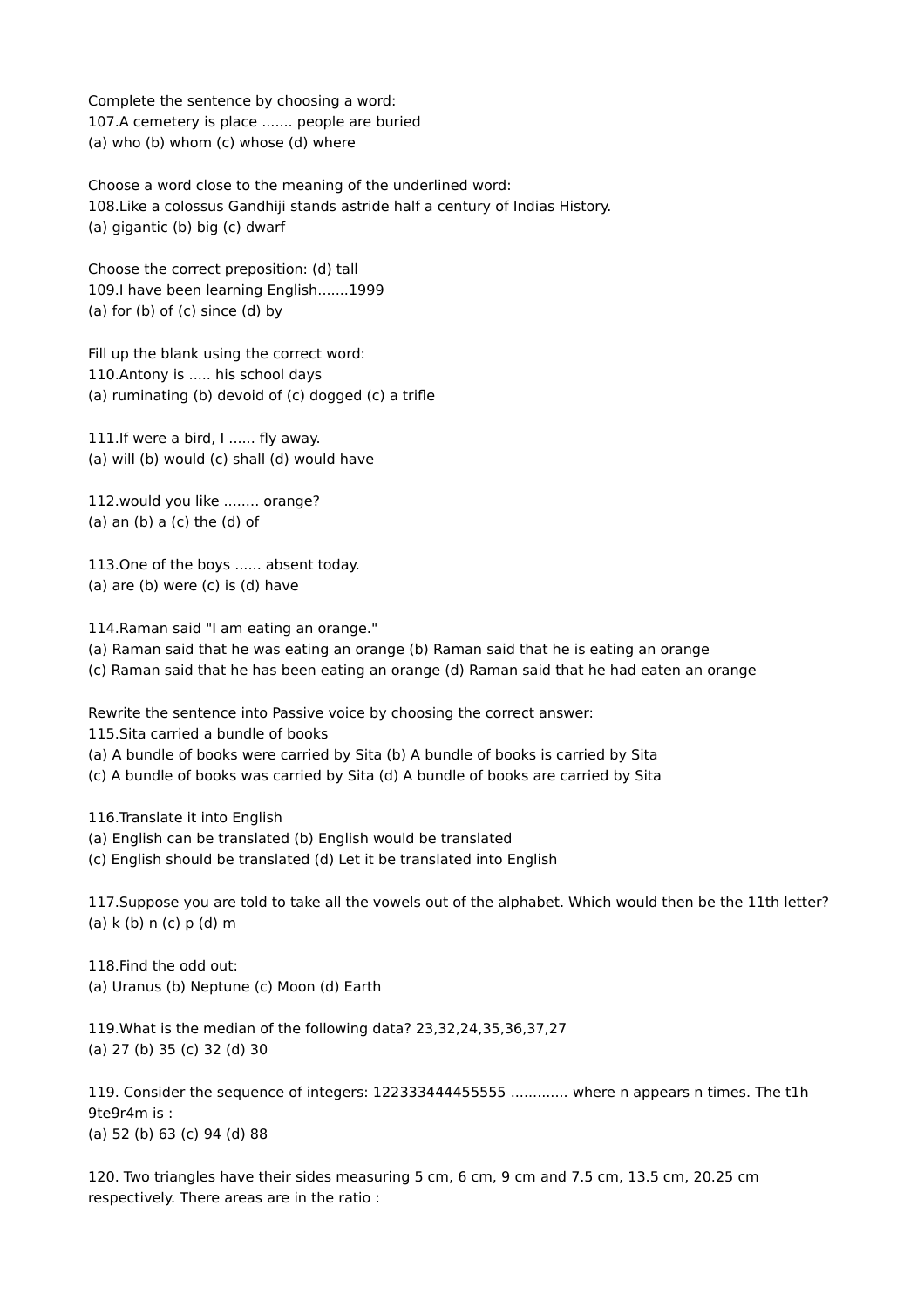(a) 2:3 (b) 4:9 (c) 9:4 (d) 3:2

121. If  $(n) = n3 + 3n2 + 3n$ . Then  $(n+1)$  is : (a)  $2n3 + 6n2 + 3$  (b)  $3n3 + 12n2 + 4n + 1$  (c)  $n3 + 6n2 + 12n + 7$  (d)  $n3 + 4n2 + 5$ 

122.7,9,10,49,81,........ (a) 100 (b) 162 (c) 102 (d) 99

123. What is the rational number equal to 0.712712712...................... (a) 712/10 (b) 712/1000 (c) 712/999 (d) 7127/9999

124. A length of 7 micro millimetre is: (a) 0.000000007 mm (b) 0.00000007 mm (c) 0.0007 mm (d) 0.000007 mm

125. If each of the dimensions of a rectangle is increased by 200%, then the area is increased by : (a) 300% (b) 200% (c) 800% (d) 600%

126. 2101 -2100 -299 is equal to : (a) 299 (b) 298 (c) 2100 (d) 3 (298)

127. In the following number how many 1?s are there which are immediately followed by 0? and not immediately preceded by 5?. 5210638215901210421 (a) 0 (b) 2 (c) 3 (d) 1

128. Pick odd man out : (a) Treatment (b) Planning (c) Activate (d) Popping

129. Find the number that logically completes the series : 3, 4, 6, 8, 12, 16, ..................., 32, 48, 64 (a) 18 (b) 20 (c) 28 (d) 24

129. If 5 x 4=12 and 8 x 7=42 then 9 x 8 ........... (a) 24 (b) 48 (c) 40 (d) 36

130. If K denotes ÷; S denotes -; Z denotes x and F denotes + then 30S12Z6K2F10 is : (a)  $64$  (b)  $-4$  (c)  $4$  (d)  $-64$ 

131. B earns 20% more than A, C 25% more than B and D 30% more than C. If D earns Rs. 975, then A earns : (a) Rs 195 (b) Rs. 375 (c) Rs. 487.50 (d) Rs. 500

132. The line joining the mid-points of the diagonal of a trapezoid has length ?3?. If the longer base is 97 then the shorter base is : (a) 94 (b) 92 (c) 90 (d) 91

133. If the code of HEAD is HA-1001, then the code of FEED is : (a) FE-1001 (b) FE-1011 (c) Fe-1101 (d) FE-1110

134. Find Next in the series : DEFH, EFGI, FGHJ, ................... (a) GHIK (b) GHKI (c) GHIL (d) HIJL

135. In a certain code : Khalil is coded as 123454 and Gibran coded as 657839 then the code of ?Algabar? is :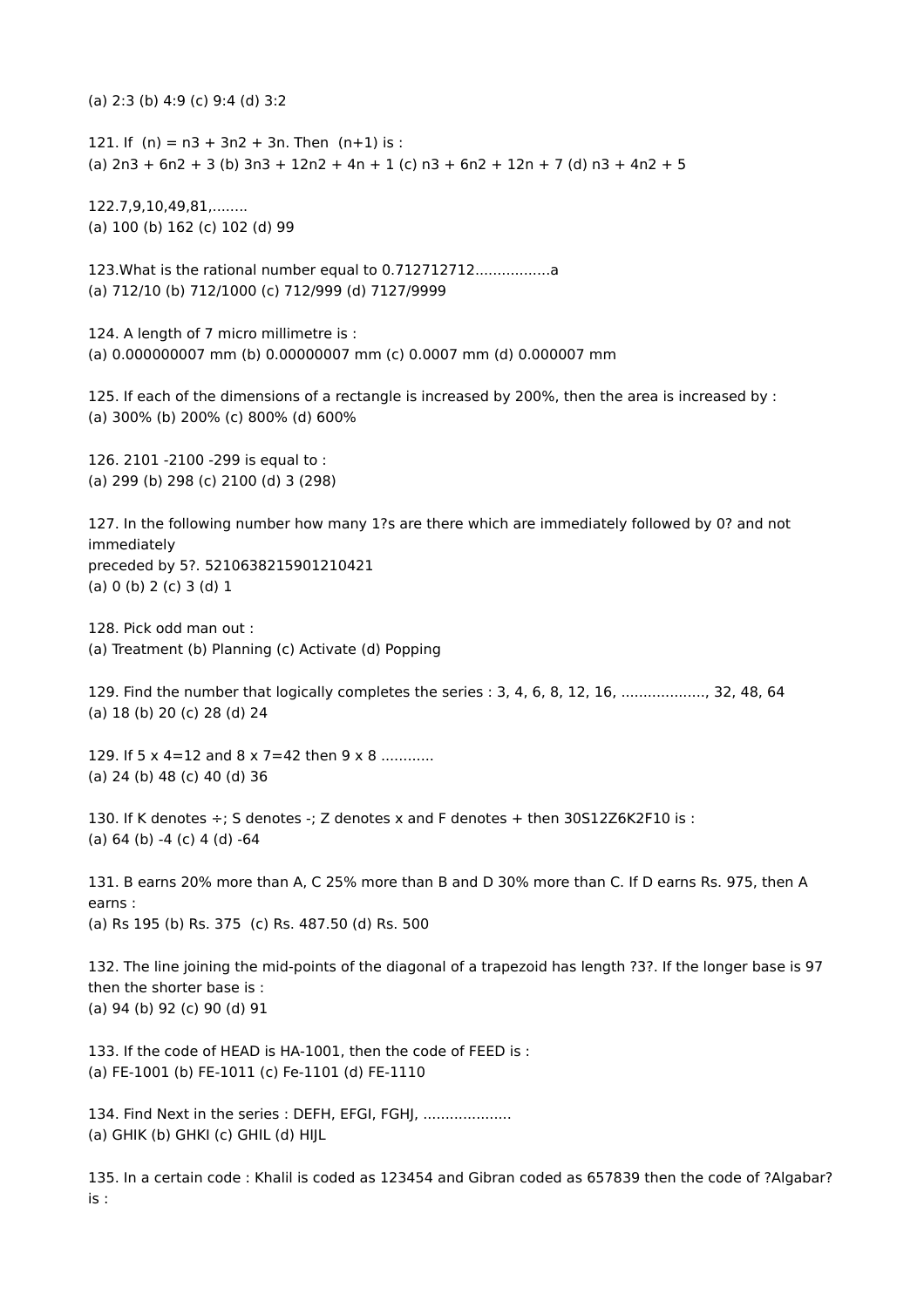(a) 4683733 (b) 8378346 (c) 3463738 (d) 3463837

136. If S means +, M means x; N means  $\div$  and V means -. Then 6M5S9N3V30V3 is : (a)  $1$  (b)  $-1$  (c)  $10$  (d)  $0$ 

137. If MADRAS is coded as NBESBT, how is BOMBAY coded accordingly? (a) CPNCBZ (b) CQOCBZ (c) CPOCBZ (d) CPNCPX

138.Which of the following is the oldest board under the Department of Commerce ? (a) The Rubber Board (b) The Tea Board (c) The Coffee Board (d) The Tobacco Board

139. The stock market index of London stock market is referred to as ............ (a) Footsie (FTSE) (b) Sensex (c) NIFTY (d) Bullish

140.Who is the author of 'Harry Potter' series?

(a) K.K Roul (b) Jane Austin

(c) Harriet Beecher Stowe (d) J.K. Rowling

141.Which of the following is the first story in 'Sherlock Holmes' series ?

(a) The Sign of Four (b) The Six Napoleons

(c) The Red Headed League (d) A Study in Scarlet

142.The Cricketer who became the brand Ambassador of 'Indigo Nation' is ......... (a) Sachin Tendulkar (b) Virendar Sehwag (c) Anil Kumle (d) M.S. Dhoni

143.Which country won the ICIC Twenty-20 World Cup Cricket in 2010 ? (a) Sri Lanka (b) England (c) Pakistan (d) New Zeland

144. The number of Zeros in the binary code of 15? is : (a) 0 (b) 4 (c) 2 (d) 1

Study the following arrangement and answer the following questions : R4F@J3U%T7K\$7MP\*9UT6 145. Which is the next in the series given below : R@F, I%U, %K7, .................... (a) K%7 (b) PTU (c) K\$M (d) KM7

146.Bismi places a watch on a table so that hour hand points towards south at 6pm. On what direction will the minute hand point at 9.30 pm? (a) East (b) West (c) North (d) South

147.Sania got 182 marks and failed by 18 marks. To pass she had to secure 40% marks. What were the max marks ? (a) 300 (b) 400 (c) 500 (d) 600

148.What is the technique of long term planning for proposed capital outlays and their financing ? (a) Discounted cashflow (b) Pay back method (c) Cut off rate (d) Capital budgeting

149.A seller wants a profit of 20% on the sales. Thus the percentage he should add to the cost price will be:

(a) 120% (b) 25% (c) 20% (d) 125%

150.If A means addition (+) B means subtraction (-) C means multiplication (x) and D means (/) what is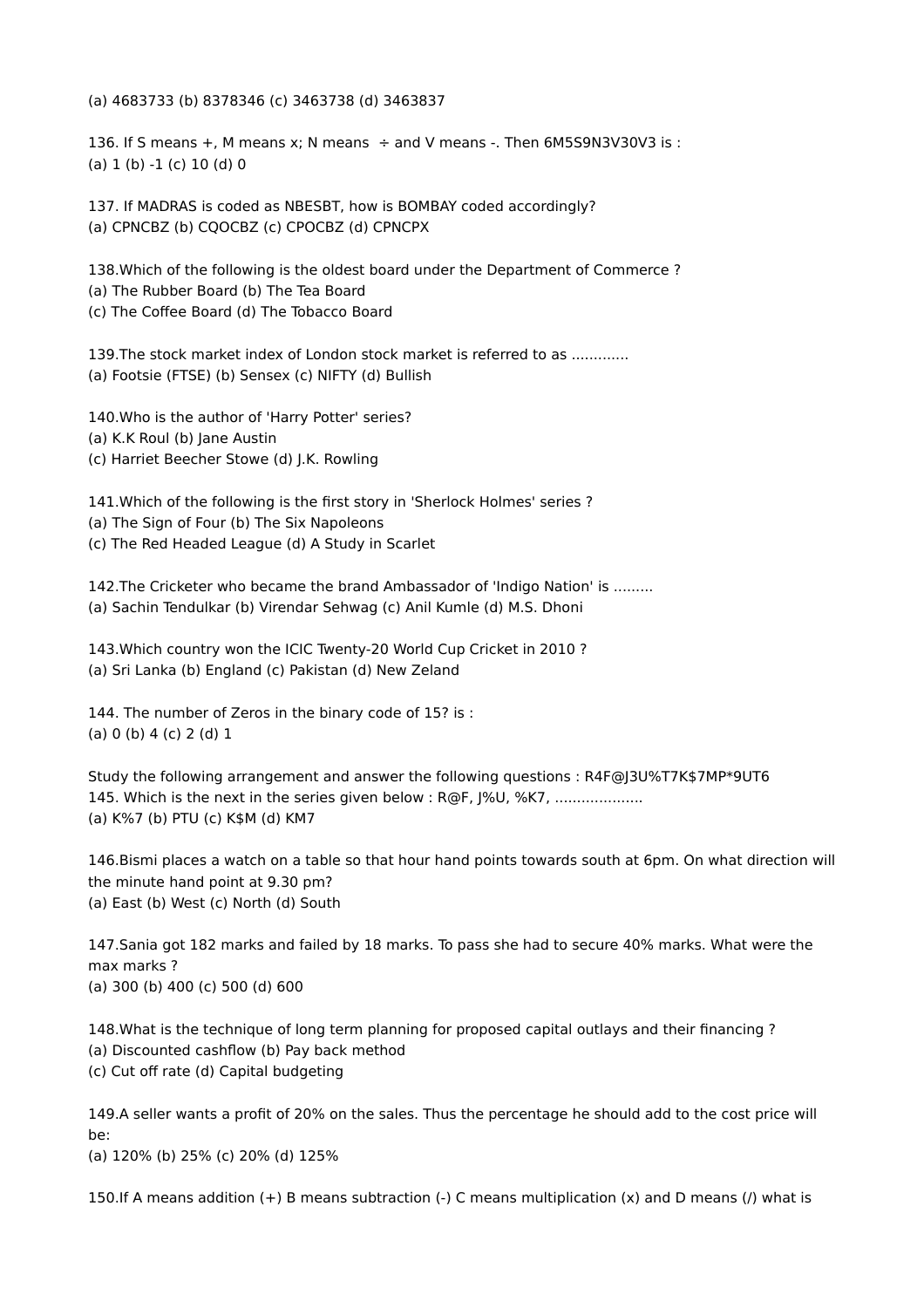the value of expression: 6 B12 A 30 C 6 D 3 ? (a) 66 (b) 12 (c) 54 (d) 33

151.In a certain code language ALBUM can be written as EPFYQ. How the word CRICKET be written in that code language ? (a) GVMGOIX (b) PQSTMOL (c) YQFRIET (d) MSKMVXO

152.If 9+3-3=30 and 4+2-5=13 what is 7+4-8 (a) 30 (b) 36 (c) 40 (d) 46

153.The average age of 30 boys in class and a teacher is 15. If the age of the teacher is 30 year what would be the average age of boys only ? (a) 15 (b) 14 (c) 13 (d) 16

154.In at certain code language LOVE is written as 5321 and WOMEN is written as 63718. How would the word MOVE be written in that code language? (a) 6321 (b) 7321 (c) 8321 (d) 1235

155.In a cricket match A, B and C together scored 47 runs, B and C together scored 27 runs and A and C together scored 35 runs. Find out individual score of A, B and C respectively. (a) 16,10,21 (b) 12,26,9 (c) 20,12,15 (d) 15,15,17

156. What will come in the place .............. of the sequence COMMONPLACE, OMMONPLAE, MMONPAE, ..................... (a) MONAE (b) MOPAE (c) MONPA (d) MONPE

157. In a meeting of 50 boys, each boy is required to shake hands with the other. Then how many total hand shakes will be there : (a) 1230 (b) 1000 (c) 1250 (d) 1225

158. If PRUNES is coded as SUXQHU then ELIXIR is : (a) TOLALU (b) HOLALU (c) HOLALW (d) HOLRLU

159. FILM:SCRIPT:::............... (a) DANCE : LYRIC (b) SYMBOL : BANNER (c) SONG : MUSIC (d) DIRECTOR : ACTOR

160. Pick out the odd man out : (a) ASIMOV : FICTION (b) WINDOWS : OS (c) PHOTOSHOP : GIMP (d) STEPHEN HAWKING : OXFORD

Directions (Question: 161-162) Read the following passage and answer. A group of students live in a house divided into one room per floor. Abu is in the room below, Aravind and Mubarak is in the room above Ummer. Ummer is in the room below Abu and Aravind lives with Rahul. Musin lives on the top floor. 161.Who else share a room ? (a) Aravind and Rahul (b) Muhsin and Rahul (c) Abu and Ummer (d) Muhsin and Ummer

162.Who is in the bottem room? (a) Aravind (b) Ummer (c) Muhsin (d) Mubarak

Directions(Question 163-164). The following questions are based on substitution of letters according to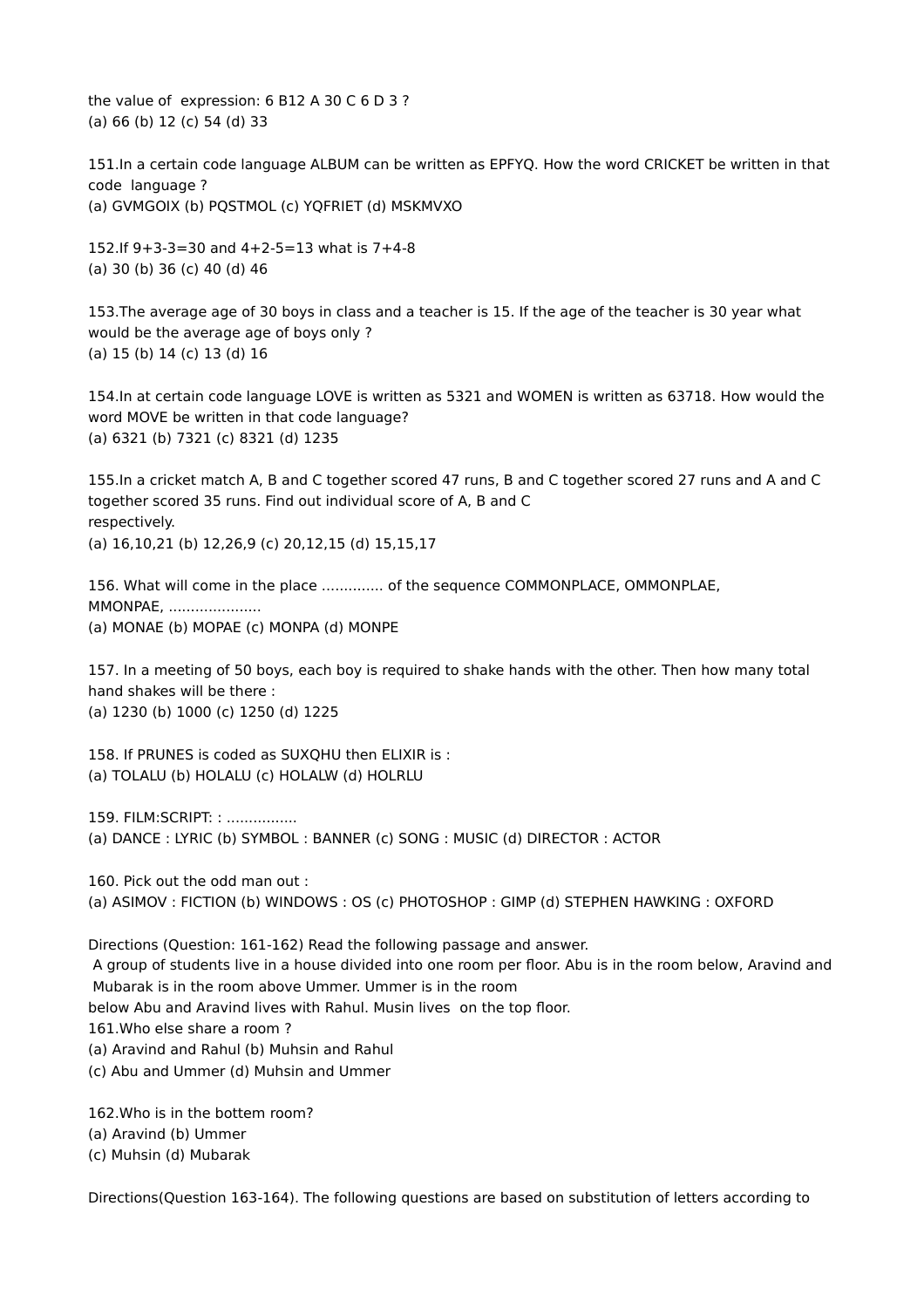the instructions and conditions given below. 2 5 8 1 6 4 0 9 3 7 K O T J N UP L MR (i) If the number starts with a non zero odd digit, that odd digit is codded as  $$$ (ii) If number is starts with an even digit that even digit is codded as  $#$ 

163.What will be the code for 5693581? (a)  $$NLMOTI$  (b)  $LMOTIN$$  (c)  $KTIL#NR$  (d)  $#MITLNP$ 

164.Which of the following number is the code for \$MRTKOU? (a) 3378254 (b) 4378542 (c) 0378245 (d) 6437825

165. From 3 drums of petrol 27, 33 and 45 litres respectively are to be drawn out. What is the capacity of the measure which will allow this to be done most rapidly? (a) 1 litre (b) 3 litre (c) 6 litre (d) 5 litre

166. How many such vowels are there in the above arrangement each of which is immediately preceded by a number and immediately followed by a consonant : (a) None (b) One (c) Two (d) Three

167. How many such symbols are there in the ?Arrangement? each of which is immediately preceded by a consonant but not immediately followed by a consonant : (a) More than three (b) One only (c) None (d) Two

168.Select a similar pair: DBPS:AEOT::? (a) KMVN:JNUO (b) MVMU:NUMJ (c) KNMV:UNJM (d) RTKL:BLTR

169.How many 3s are there in the following number series which are preceded by 5 and followed by 4 if 3 1 2 3 4 5 3 4 7 8 9 3 1 5 3 4 2 6 7 (a) one (b) two (c) three (d) four

170.Some girls are standing in a row. If Labeeba who is 10th from the left and Muhsina 9th from the right interchange their positions, Labeeba becomes 14th from the left, How many girls are standing in the row? (a) 23 (b) 19 (c) 24 (d) 22

171.Plants which grow in shade are called ........ (a) Sciophytes (b) Heliophytes (c) Oxylophytes (d) Epiphytes

172.The headquarters of 'Coirfed' is located at ........ (a) Kottayam (b) Alappuzha (c) Palakkad (d) Trissur

173.Which one of the following periodicals was published by Mahatma Gandhi during his stay in South Africa ?

(a) Afrikanes (b) Indian Opinion

(c) India Gazette (d) Navjivan

174.Which one of the following is correct with to all theorists of social contact ?

(a) Erasing the distinction between law and morality (b) The principle of separation of powers

(c) Formation of public authority with social consent (d) belief in innate rights

175.The most significant Act which declared that the sovereignty of the British Empire in India was in the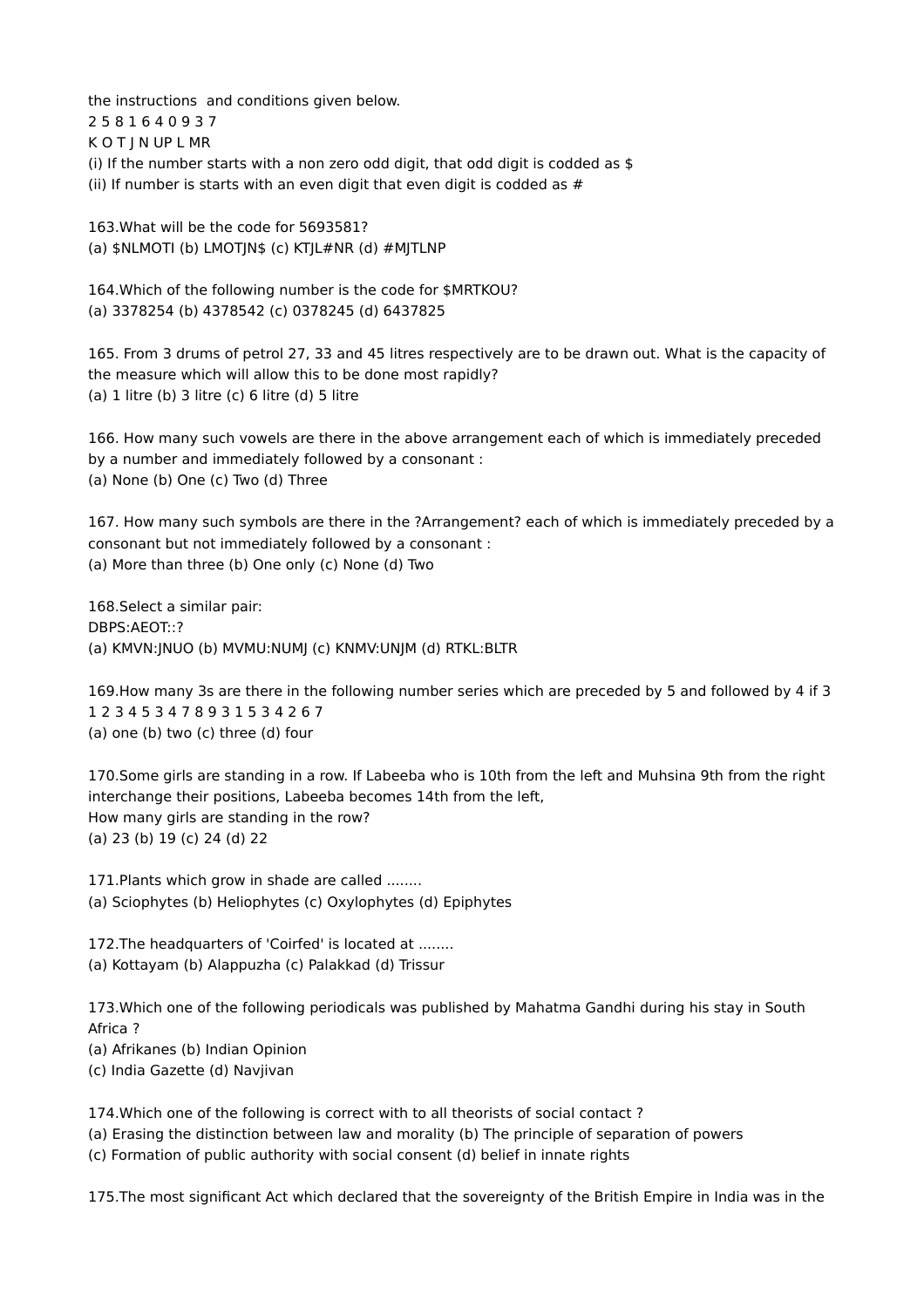hands of the

British Crown was .............

- (a) The Company's Charter Act of 1833 (b) The Company's Charter Act of 1853
- (c) The Indian council Act of 1861 (d) The Indian council Act of 1892

176.The pioneer of Indian Renaissance was .......

- (a) Swami Vivekananda (b) Swami Dayananda Saraswati
- (c) Dadabhai Nauraji (d) Raja Rammohan Roy

177.Bio-magnification means ......

- (a) Fast spreading of cancer cells in the body
- (b) Increasing the amount of pesticides in the organisms of successive trophic level
- (c) To see the microscopic parts of the body by microscope
- (d) Sudden increase in the number of the individuals of a species in a specific area.

178.What was the name of india's first Legislature ?

- (a) Parliament (b) Union Parliament
- (c) Constituent Assembly (d) National Assembly

179.In first Lok Sabha, how many seats were ......... (a) 500 (b) 499 (c) 488 (d) 495

180.Which of the following statement about the energy in a quantum is true ?

- (a) Varies inversely with frequency (b) Varies directly with frequency
- (c) Same for all frequency (d) None of these

181.A definite amount of mechanical work is needed to produce a definite amount of heat and vice versa this given by:

- (a) First Law of thermodynamics (b) 2nd Law thermodynamics
- (c) Law of degradation of energy (d) Clausius statement

182.The temperature of two cups of coffee are 90 oC and 75oC . If the time taken for the first cup to cool from 90oC to

80oC is 15 minutes, then the time taken for the second cup to tool from 75oC to 65oC will be:

- (a) More than 15 minutes (b) 15 minutes
- (c) Less than 15 minutes (d) None of these

183.When India became the member of IMF, the initial par value of Indian Rupee was fixed at ...... grams of gold

(a) 0.26801 (b) 0.364 (c) 0.359 (d) 0.865

184.The longest highway in India runs from .......

- (a) Kolkata to Jammu (b) Jammu to Kanyakumari
- (c) Ambala to Nagarcoil (d) Varanasi to Kanyakumari

185. Mangala-Bhagyam, Shakti and Aishwarya ........

- (a) Are three schemes for upliftment of scheduled castes girls
- (b) Are oil fields discovered in Barmer-Sanchore basin.
- (c) Are three universities established in private sector.
- (d) Produce natural gas form Jaisalmer basin to supplay Ramgah power plant.

186.Zoos are examples for ..........

(a) insitu conservation (b) Invivo conservation